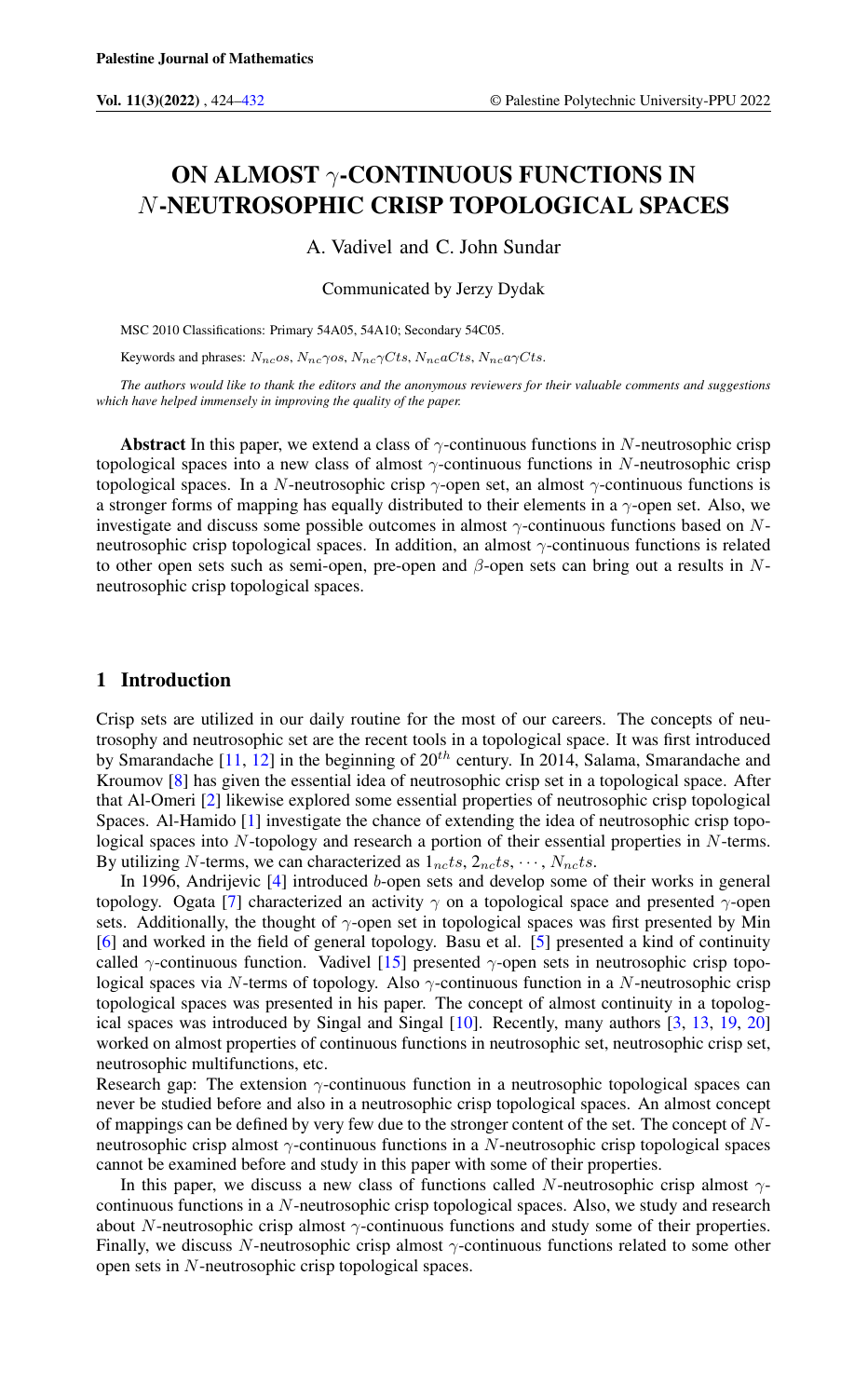## 2 Preliminaries

Some basic definitions & properties of  $N_{nc}$  topological spaces are discussed in this section.

**Definition 2.1.** [\[9\]](#page-7-16) For any non-empty fixed set Y, a neutrosophic crisp set (briefly,  $ncs$ ) L, is an object having the form  $L = \langle L_1, L_2, L_3 \rangle$  where  $L_1$ ,  $L_2$  and  $L_3$  are subsets of Y satisfying any one of the types

(T1) 
$$
L_{\iota} \cap L_{\kappa} = \phi, \iota \neq \kappa \& \bigcup_{\iota=1}^{3} L_{\iota} \subset Y, \forall \iota, \kappa = 1, 2, 3.
$$
  
(T2)  $L_{\iota} \cap L_{\kappa} = \phi, \iota \neq \kappa \& \bigcup_{\iota=1}^{3} L_{\iota} = Y, \forall \iota, \kappa = 1, 2, 3.$   
(T3)  $\bigcap_{\iota=1}^{3} L_{\iota} = \phi \& \bigcup_{\iota=1}^{3} L_{\iota} = Y, \forall \iota = 1, 2, 3.$ 

**Definition 2.2.** [\[9\]](#page-7-16) Types of ncs's  $\emptyset_N$  and  $Y_N$  in Y are as

- (i)  $\emptyset_N$  may be defined as  $\emptyset_N = \langle \emptyset, \emptyset, Y \rangle$  or  $\langle \emptyset, Y, Y \rangle$  or  $\langle \emptyset, Y, \emptyset \rangle$  or  $\langle \emptyset, \emptyset, \emptyset, \emptyset \rangle$ .
- (ii)  $Y_N$  may be defined as  $Y_N = \langle Y, \emptyset, \emptyset \rangle$  or  $\langle Y, Y, \emptyset \rangle$  or  $\langle Y, \emptyset, Y \rangle$  or  $\langle Y, Y, Y \rangle$ .

**Definition 2.3.** [\[9\]](#page-7-16) Let Y be a non-empty set & the ncs's L & M in the form  $L = \langle L_1, L_2, L_3 \rangle$ ,  $M = \langle M_1, M_2, M_3 \rangle$ , then

- (i)  $L \subseteq M \Leftrightarrow L_1 \subseteq M_1, L_2 \subseteq M_2 \& L_3 \supseteq M_3$  or  $L_1 \subseteq M_1, L_2 \supseteq M_2 \& L_3 \supseteq M_3$ .
- (ii)  $L \cap M = \langle L_1 \cap M_1, L_2 \cap M_2, L_3 \cup M_3 \rangle$  or  $\langle L_1 \cap M_1, L_2 \cup M_2, L_3 \cup M_3 \rangle$
- (iii)  $L \cup M = \langle L_1 \cup M_1, L_2 \cup M_2, L_3 \cap M_3 \rangle$  or  $\langle L_1 \cup M_1, L_2 \cap M_2, L_3 \cap M_3 \rangle$

**Definition 2.4.** [\[9\]](#page-7-16) Let  $L = \langle L_1, L_2, L_3 \rangle$  a ncs on Y, then the complement of L (briefly,  $L^c$ ) may be defined in three different ways:

(C1)  $L^c = \langle L_1^c, L_2^c, L_3^c \rangle$ , or (C2)  $L^c = \langle L_3, L_2, L_1 \rangle$ , or (C3)  $L^c = \langle L_3, L_2^c, L_1 \rangle.$ 

**Definition 2.5.** [\[8\]](#page-7-3) A neutrosophic crisp topology (briefly,  $_{nc}t$ ) on a non-empty set Y is a family  $Γ$  of *nc* subsets of *Y* satisfying

- (i)  $\emptyset_N, Y_N \in \Gamma$ .
- (ii)  $L_1 \cap L_2 \in \Gamma \ \forall \ L_1 \ \& \ L_2 \in \Gamma.$
- (iii)  $\bigcup_{\iota} L_{\iota} \in \Gamma$ ,  $\forall L_{\iota} : \iota \in T \subseteq \Gamma$ .

Then  $(Y, \Gamma)$  is a neutrosophic crisp topological space (briefly, ncts for short) in Y. The neutrosophic crisp open sets (briefly, ncos) are the elements of  $\Gamma$  in Y. A ncs C is closed (briefly, nccs) iff its complement  $C^c$  is ncos.

**Definition 2.6.** [\[1\]](#page-7-5) Let Y be a non-empty set. Then  $n_c\Gamma_1$ ,  $n_c\Gamma_2$ ,  $\cdots$ ,  $n_c\Gamma_N$  are N-arbitrary crisp topologies defined on Y and the collection

$$
N_{nc}\Gamma = \{G \subseteq Y : G = (\bigcup_{\iota=1}^{N} G_{\iota}) \cup (\bigcap_{\iota=1}^{N} H_{\iota}), G_{\iota}, H_{\iota} \in {}_{nc}\Gamma_{\iota}\}
$$

is called  $N_{nc}$ -topology on Y if the axioms are satisfied:

- (i)  $\emptyset_N, Y_N \in N_{nc} \Gamma$ .
- (ii)  $\bigcup^{\infty}$  $\bigcup_{\iota=1} C_{\iota} \in N_{nc} \Gamma \ \forall \ \{C_{\iota}\}_{\iota=1}^{\infty} \in N_{nc} \Gamma.$
- (iii)  $\bigcap^n$  $\bigcap_{\iota=1} C_{\iota} \in N_{nc} \Gamma \ \forall \ \{C_{\iota}\}_{\iota=1}^{n} \in N_{nc} \Gamma.$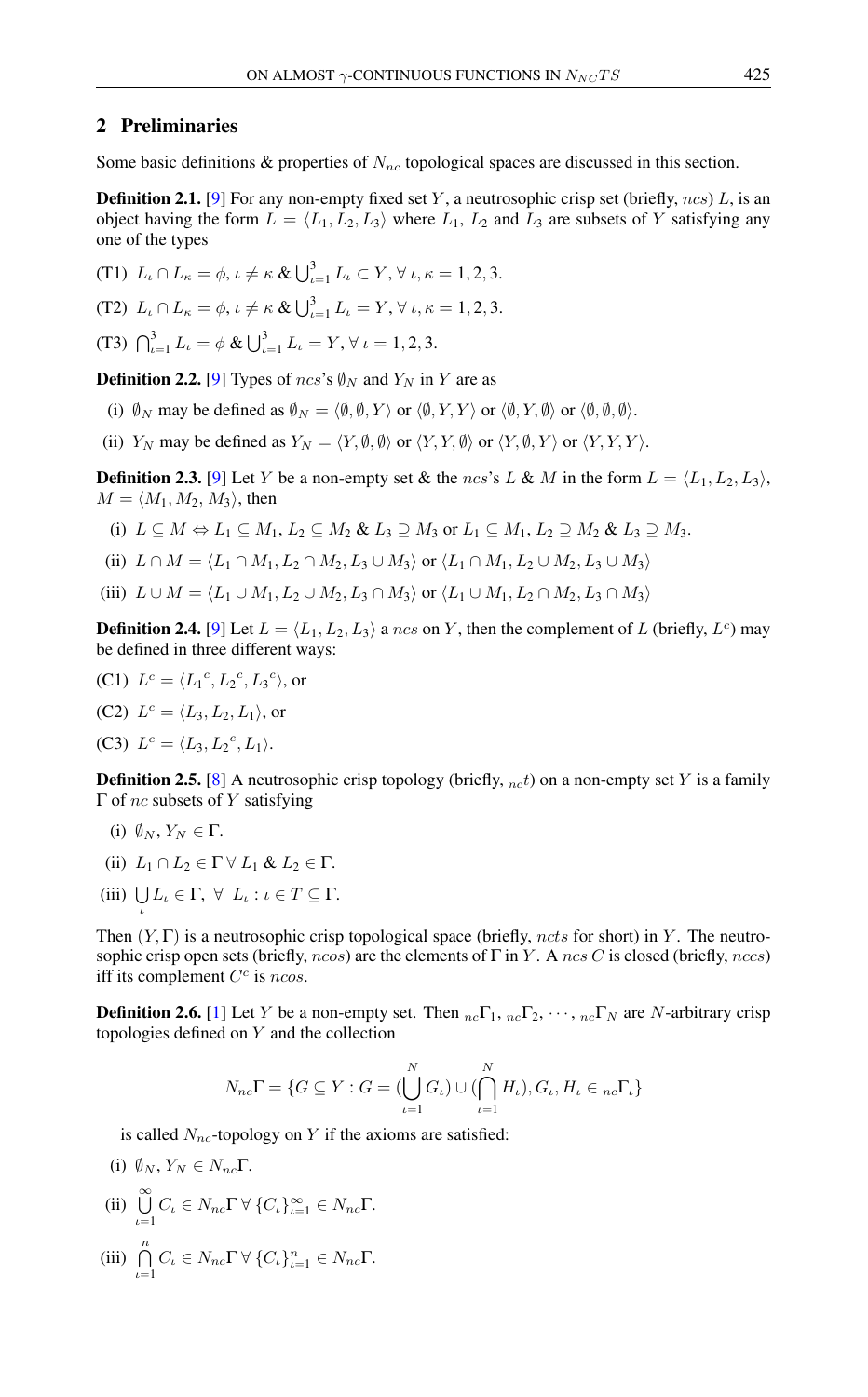Then  $(Y, N_{nc}\Gamma)$  is called a  $N_{nc}$ -topological space (briefly,  $N_{nc}ts$ ) on Y. The  $N_{nc}$ -open sets  $(N_{nc}os)$  are the elements of  $N_{nc}\Gamma$  in Y and the complement of  $N_{nc}os$  is called  $N_{nc}$ -closed sets  $(N_{nc}cs)$  in Y. The elements of Y are known as  $N_{nc}$ -sets  $(N_{nc}s)$  on Y.

**Definition 2.7.** [\[1\]](#page-7-5) Let  $(Y, N_{nc}\Gamma)$  be  $N_{nc}ts$  on Y and L be an  $N_{nc}s$  on Y, then the  $N_{nc}$  interior of L (briefly,  $N_{nc}int(L)$ ),  $N_{nc}$  closure of L (briefly,  $N_{nc}cl(L)$ ) are defined as

$$
N_{nc}int(L) = \cup \{C : C \subseteq L \& C \text{ is a } N_{nc}os \text{ in } Y\}
$$

$$
N_{nc}cl(L) = \bigcap \{ A : L \subseteq A \& A \text{ is a } N_{nc}cs \text{ in } Y \}.
$$

**Definition 2.8.** [\[1\]](#page-7-5) Let  $(Y, N_{nc} \Gamma)$  be any  $N_{nc}ts$ . Let L be an  $N_{nc}s$  in  $(Y, N_{nc} \Gamma)$ . Then L is said to be a  $N_{nc}$ -regular (resp.  $N_{nc}$ -pre,  $N_{nc}$ -semi,  $N_{nc}$ - $\alpha$ ,  $N_{nc}$ - $\gamma$  &  $N_{nc}$ - $\beta$ ) open set (briefly,  $N_{nc}$ ros [\[15\]](#page-7-10) (resp.  $N_{nc}\mathcal{P}os, N_{nc}\mathcal{S}os, N_{nc}\alpha os, N_{nc}\gamma os$  [15] &  $N_{nc}\beta os$  [\[17\]](#page-7-17))) if  $L = N_{nc}int(N_{nc}cl(L))$ (resp.  $L \subseteq N_{nc}int(N_{nc}d(L)), L \subseteq N_{nc}d(N_{nc}int(L)), L \subseteq N_{nc}int(N_{nc}d(N_{nc}int(L))), L \subseteq N_{nc}int(N_{nc}det(L))), L \subseteq N_{nc}int(N_{nc}det(L)), L \subseteq N_{nc}int(N_{nc}det(L))), L \subseteq N_{nc}int(N_{nc}det(L)), L \subseteq N_{nc}int(N_{nc}det(L)), L \subseteq N_{nc}int(N_{nc}det(L)), L \subseteq N_{nc}int(N_{nc}det(L))), L \subseteq N_{nc}int(N_{nc}det(L)), L \subseteq N_{nc}int(N_{nc}det(L))), L \subseteq N_{nc}int(N_{nc}det(L)), L \subseteq N_{nc}int(N_{nc}det$  $N_{nccl}(N_{nc}int(L)) \cup N_{nc}int(N_{nc}cI(L)) \& L \subseteq N_{nccl}(N_{nc}int(N_{nc}cI(L))).$ 

The complement of an  $N_{nc}Pos$  (resp.  $N_{nc}Sos$ ,  $N_{nc}\alpha os$ ,  $N_{nc}ros$ ,  $N_{nc}\gamma os$  &  $N_{nc}\beta os$ ) is called an  $N_{nc}$ -pre (resp.  $N_{nc}$ -semi,  $N_{nc}$ - $\alpha$ ,  $N_{nc}$ -regular,  $N_{nc}$ - $\gamma$  &  $N_{nc}$ - $\beta$ ) closed set (briefly,  $N_{nc}$ Pcs (resp.  $N_{nc}$ Scs,  $N_{nc}\alpha$ cs,  $N_{nc}$ rcs,  $N_{nc}\gamma$ cs &  $N_{nc}\beta$ cs)) in Y.

The family of all  $N_{nc}Pos$  (resp.  $N_{nc}Pos$ ,  $N_{nc}Sos$ ,  $N_{nc}Scs$ ,  $N_{nc}\alpha os$ ,  $N_{nc}\alpha cs$ ,  $N_{nc}\gamma os$ ,  $N_{nc}\gamma$ cs,  $N_{nc}\beta$ os, &  $N_{nc}\beta$ cs) of Y is denoted by  $N_{nc}\mathcal{P}OS(Y)$  (resp.  $N_{nc}\mathcal{P}CS(Y)$ ,  $N_{nc}\mathcal{SO}$  $S(Y)$ ,  $N_{nc}SCS(Y)$ ,  $N_{nc}\alpha OS(Y)$ ,  $N_{nc}\alpha CS(Y)$ ,  $N_{nc}\gamma OS(Y)$ ,  $N_{nc}\gamma CS(Y)$ ,  $N_{nc}\beta OS(Y)$  &  $N_{nc}\beta CS(Y)$ ).

**Definition 2.9.** [\[14\]](#page-7-18) Let  $(Y, N_{nc} \Gamma) \& (Z, N_{nc} \Psi)$  be any two  $N_{nc}ts$ 's. A map  $h : (Y, N_{nc} \Gamma) \rightarrow$  $(Z, N_{nc}\Psi)$  is said to be  $N_{nc}$ -continuous (briefly,  $N_{nc}Cts$ ) if the inverse image of every  $N_{nc}os$  in  $(Z, N_{nc}\Psi)$  is a  $N_{nc}$ os in  $(Y, N_{nc}\Gamma)$ .

**Definition 2.10.** [\[18\]](#page-7-19) Let  $(Y, N_{nc}\Gamma)$  be  $N_{nc}ts$  on Y and L be an  $N_{nc}s$  on Y, then the  $N_{nc}\delta$ interior of L (briefly,  $N_{nc}\delta int(L)$ ) and  $N_{nc}\delta$  closure of L (briefly,  $N_{nc}\delta cl(L)$ ) are defined as

$$
N_{nc}\delta int(L) = \cup \{A : A \subseteq L \& A \text{ is a } N_{nc} \text{res}\}
$$

$$
N_{nc}\delta cl(L) = \bigcup \{ y \in Y : N_{nc} int(N_{nc} cl(L)) \cap L \neq \emptyset, y \in L \& L \text{ is a } N_{nc} os \}
$$
 or  

$$
N_{nc}\delta cl(L) = \bigcap \{ A : L \subseteq A \& A \text{ is a } N_{nc} rcs \text{ in } Y \}.
$$

**Definition 2.11.** [\[18\]](#page-7-19) Let  $(Y, N_{nc}\Gamma)$  be any  $N_{nc}ts$ . Let L be an  $N_{nc}s$  in  $(Y, N_{nc}\Gamma)$ . Then L is said to be a  $N_{nc}\delta$  open set (briefly,  $N_{nc}\delta$ os) if  $L = N_{nc}\delta int(L)$ .

The complement of an  $N_{nc}\delta\omega$  is called an  $N_{nc}\delta$  closed set (briefly,  $N_{nc}\delta\omega$ ) in Y.

## 3  $N_{nc}$  Almost  $\gamma$ -Continuous Function

Here we study about  $N_{nc}$  almost  $\gamma$ -continuous function and its properties in  $N_{nc}$ ts.

**Definition 3.1.** [\[16\]](#page-7-20) Let  $(Y, N_{nc} \Gamma) \& (Z, N_{nc} \Psi)$  be any two  $N_{nc}ts$ 's. A map  $h : (Y, N_{nc} \Gamma) \rightarrow$  $(Z, N_{nc}\Psi)$  is said to be  $N_{nc}\gamma$ -continuous (briefly,  $N_{nc}\gamma Cts$ ) if the inverse image of every  $N_{nc}os$ in  $(Z, N_{nc}\Psi)$  is a  $N_{nc}\gamma$ os in  $(Y, N_{nc}\Gamma)$ .

**Definition 3.2.** [\[16\]](#page-7-20) Let  $L = \langle L_1, L_2, L_3 \rangle$  a  $N_{nc}s$  on Y, then  $p = \langle pt_1, pt_2, pt_3 \rangle$ ,  $pt_1 \neq pt_2 \neq$  $pt_3 \in Y$  is called a N-neutrosophic crisp point (briefly,  $N_{nc}p$ ).

A  $N_{nc}p$ ,  $p = \langle pt_1, pt_2, pt_3 \rangle$  belongs to a  $N_{nc}s$   $L = \langle L_1, L_2, L_3 \rangle$  of Y, denoted by  $p \in L$ , if it may be defined in two ways

- (i)  $\{pt_1\} \subseteq L_1$ ,  $\{pt_2\} \subseteq L_2$  &  $\{pt_3\} \supseteq L_3$  or
- (ii)  $\{pt_1\} \subseteq L_1$ ,  $\{pt_2\} \supseteq L_2$  &  $\{pt_3\} \supseteq L_3$ .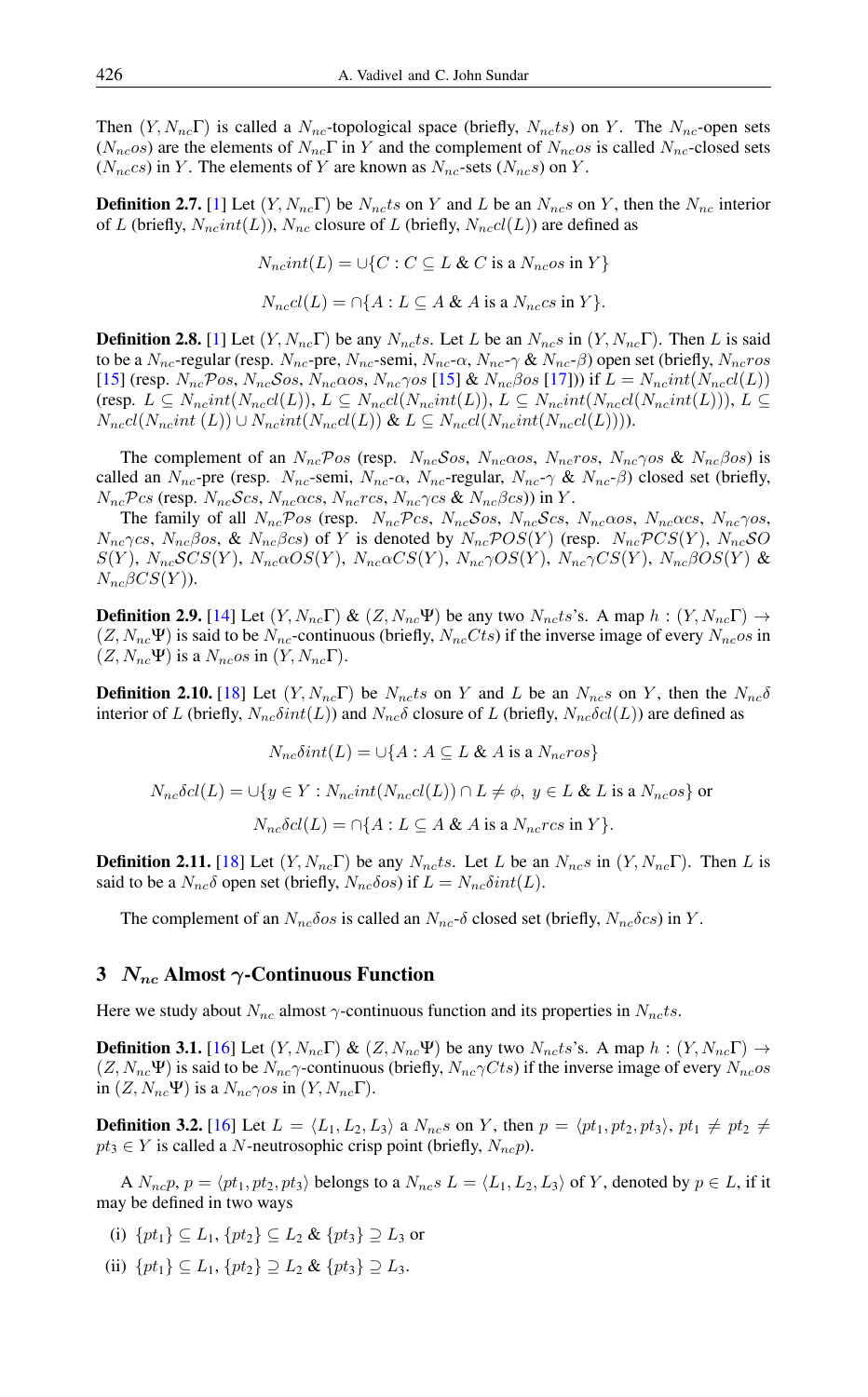**Definition 3.3.** A function  $h : (Y, N_{nc} \Gamma) \to (Z, N_{nc} \Psi)$  is called N-neutrosophic crisp almost continuous at a  $N_{ne}p p \in Y$  if  $\forall N_{ne}$  os M in Z containing  $h(p)$ , there exists a  $N_{ne}$  os L in Y containing  $p \ni h(L) \subseteq N_{nc} int(N_{nc}cl(M))$ . If h is N-neutrosophic crisp almost continuous at every  $N_{nc}p$  of Y, then it is called N-neutrosophic crisp almost continuous (briefly,  $N_{nc}aCts$ ).

**Definition 3.4.** A function  $h : (Y, N_{nc} \Gamma) \rightarrow (Z, N_{nc} \Psi)$  is called N-neutrosophic crisp almost  $\gamma$ -continuous at a  $N_{nc}p$ ,  $p \in Y$  if  $\forall p \in Y$  and each  $N_{nc}$  os M of Z containing  $h(p)$ , there exists a  $N_{nc}$ γos L of Y containing  $p \ni h(L) \subseteq N_{nc} int(N_{nc}cl(M))$ . If h is N-neutrosophic crisp almost  $\gamma$ -continuous at every  $N_{nc}p$  of Y, then it is called N-neutrosophic crisp almost  $\gamma$ -continuous (briefly,  $N_{nc}a\gamma Cts$ ).

Remark 3.5. The following implications are easily shown and the converses are not true.

$$
N_{nc}\gamma Cts \implies N_{nc}a\gamma Cts \implies N_{nc}aCts
$$

<span id="page-3-0"></span>**Example 3.6.** Let  $Y = \{l, m, n\}$ ,  ${}_{nc}\Gamma_1 = \{\phi_N, Y_N, A, B, C\}$ ,  ${}_{nc}\Gamma_2 = \{\phi_N, Y_N, D\}$ .  $A =$  $\langle \{l\}, {\phi}, {m, n}\rangle, B = \langle \{m\}, {\phi}, {l, n}\rangle, C = \langle \{l, m\}, {\phi}, {n}\rangle, D = \langle \{l, n\}, {\phi}, {m}\rangle,$ then we have  $2_{nc}\Gamma = {\phi_N, Y_N, A, B, C, D}$ .  ${}_{nc}\Phi_1 = {\phi_N, Y_N, T, U, V}$ ,  ${}_{nc}\Phi_2 = {\phi_N, Y_N, W}$ .  $T = \langle \{l\}, \{\phi\}, \{m, n\}\rangle, U = \langle \{m\}, \{\phi\}, \{l, n\}\rangle, V = \langle \{l, m\}, \{\phi\}, \{n\}\rangle, W = \langle \{l, n\}, \{\phi\}, \{\phi\}, \{\phi\}\rangle$  $\{m\}$ , then we have  $2_{nc}\Phi = \{\phi_N, Y_N, T, U, V, W\}$ . Let  $h : (Y, 2_{nc}\Gamma) \to (Y, 2_{nc}\Phi)$  be defined as  $h(l) = n$ ,  $h(m) = m$  and  $h(n) = l$ . an identity function. Then h is  $2_{nc}a\gamma C$ ts but not  $2_{nc}\gamma Cts$ , because  $\langle \{l\}, \{\phi\}, \{m, n\}\rangle$  is a  $2_{nc}os$  in  $(Y, 2_{nc}\Phi)$  containing  $h(\langle \{n\}, \{\phi\}, \{l, m\}\rangle)$  =  $\langle \{l\}, \{\phi\}, \{m, n\}\rangle$ , but there exist no  $2_{nc}\gamma os$ ,  $\langle \{n\}, \{\phi\}, \{l, m\}\rangle$  in  $(Y, 2_{nc}\Gamma)$  containing  $\langle \{n\}, \{\phi\}, \{\phi\}, \{\phi\}, \{\phi\}\rangle$  $\{\phi\}, \{l, m\}\rangle$  such that  $h(\langle \{n\}, \{\phi\}, \{l, m\}\rangle) \subseteq \langle \{l\}, \{\phi\}, \{m, n\}\rangle.$ 

**Example 3.7.** In Example [3.6,](#page-3-0)  $h(\gamma) = Y$ , for all  $\gamma \in 2_{nc} \Gamma$ . Then h is  $2_{nc} aCts$  but not  $2_{nc} a\gamma Cts$ .

**Corollary 3.8.** Let  $(Y, N_{nc}\Gamma)$  be any  $N_{nc}$ ts. Let L be an  $N_{nc}s$  in  $(Y, N_{nc}\Gamma)$ . Then  $L \in N_{nc}$   $POS(Y)$ *if and only if*  $N_{nc}$   $\mathcal{S}cl(L) = N_{nc}$   $int(N_{nc}cl(L))$ .

<span id="page-3-1"></span>**Theorem 3.9.** *For a function*  $h : (Y, N_{nc} \Gamma) \rightarrow (Z, N_{nc} \Psi)$ *, then the statements* 

- *(i)* h is  $N_{nc}a\gamma C$ ts.
- *(ii)*  $\forall p \in Y$  *and each*  $N_{nc}$ *os* N *of* Z *containing*  $h(p)$ *, there exists a*  $N_{nc}$  $\gamma$ *os* L *in* Y *containing*  $p \ni h(L) \subseteq N_{nc} \mathcal{S}cl(N).$
- $(iii)$   $\forall p \in Y$  *and each*  $N_{nc}$ *ros* N *of* Z *containing*  $h(p)$ *, there exists a*  $N_{nc}$  $\gamma$ *os* L *in* Y *containing*  $p \ni h(L) \subseteq N$ .
- $(iv)$   $\forall p \in Y$  *and each*  $N_{nc}$ *δos* N *of* Z *containing*  $h(p)$ *, there exists a*  $N_{nc}$  $\gamma$ *os* L *in* Y *containing*  $p \ni h(L) \subseteq N$ .

*Proof.* (i)  $\Rightarrow$  (ii) Let  $p \in Y$  and Let N be any  $N_{nc}$  os of Z containing  $h(p)$ . By (i), there exists a  $N_{nc}\gamma$ os L of Y containing  $p \ni h(L) \subseteq N_{nc}int(N_{nc}cl(N))$ . Since N is  $N_{nc}os$  and hence N is  $N_{nc}$ Pos. By Corollary 3.1,  $N_{nc}int(N_{nc}d(N)) = N_{nc}Scl(N)$ . Therefore,  $h(L) \subseteq N_{nc}Scl(N)$ .

(ii)  $\Rightarrow$  (iii) Let  $p \in Y$  and Let N be any  $N_{nc}$  of Z containing  $h(p)$ . Then N is an  $N_{nc}$ os of Z containing  $h(p)$ . By (ii), there exists a  $N_{nc}$  $\gamma$ os L in Y containing  $p \ni h(L) \subseteq$  $N_{nc}Scl(N)$ . Since N is  $N_{nc}ros$  and hence N is  $N_{nc}Pos$ . By Corollary 3.1,  $N_{nc}Sol(N)$  =  $N_{nc}int(N_{nc}cl(N))$ . Therefore,  $h(L) \subseteq N_{nc}int(N_{nc}cl(N))$ . Since N is  $N_{nc}ros$ , then  $h(L) \subseteq N$ .

(iii)  $\Rightarrow$  (iv) Let  $p \in Y$  and Let N be any  $N_{nc} \delta \circ \sigma$  of Z containing  $h(p)$ . Then for each  $h(p) \in N$ , there exists a  $N_{nc}$ os G containing  $h(p) \ni G \subseteq N_{nc}$ int $(N_{nc}cl(G)) \subseteq N$ . Since  $N_{nc}int(N_{nc}cl(G))$  is  $N_{nc}ros$  of Z containing  $h(p)$ . By (iii), there exists a  $N_{nc}\gamma os L$  in Y containing  $p \ni h(L) \subseteq N_{nc}int(N_{nc}c l(G)) \subseteq N$ .

 $(iv) \Rightarrow (i)$  Let  $p \in Y$  and Let N be any  $N_{nc}$  os of Z containing  $h(p)$ . Then  $N_{nc}int(N_{nc}cl(N))$ is  $N_{nc}\delta$ os of Z containing  $h(p)$ . By (iv), there exists a  $N_{nc}\gamma$ os L in Y containing  $p \ni h(L) \subseteq$  $N_{nc}int(N_{nc}c l(N))$ . Therefore, h is  $N_{nc}a\gamma Cts$ .

<span id="page-3-2"></span>**Theorem 3.10.** *For a function*  $h : (Y, N_{nc} \Gamma) \to (Z, N_{nc} \Psi)$ *, then the statements are equivalent.* 

- *(i)* h is  $N_{nc}a\gamma C$ ts.
- *(ii)*  $h^{-1}(N_{nc}int(N_{nc}cl(N)))$  *is*  $N_{nc}$  $\gamma$ *os in* Y, *for each*  $N_{nc}$ *os* N *in* Z.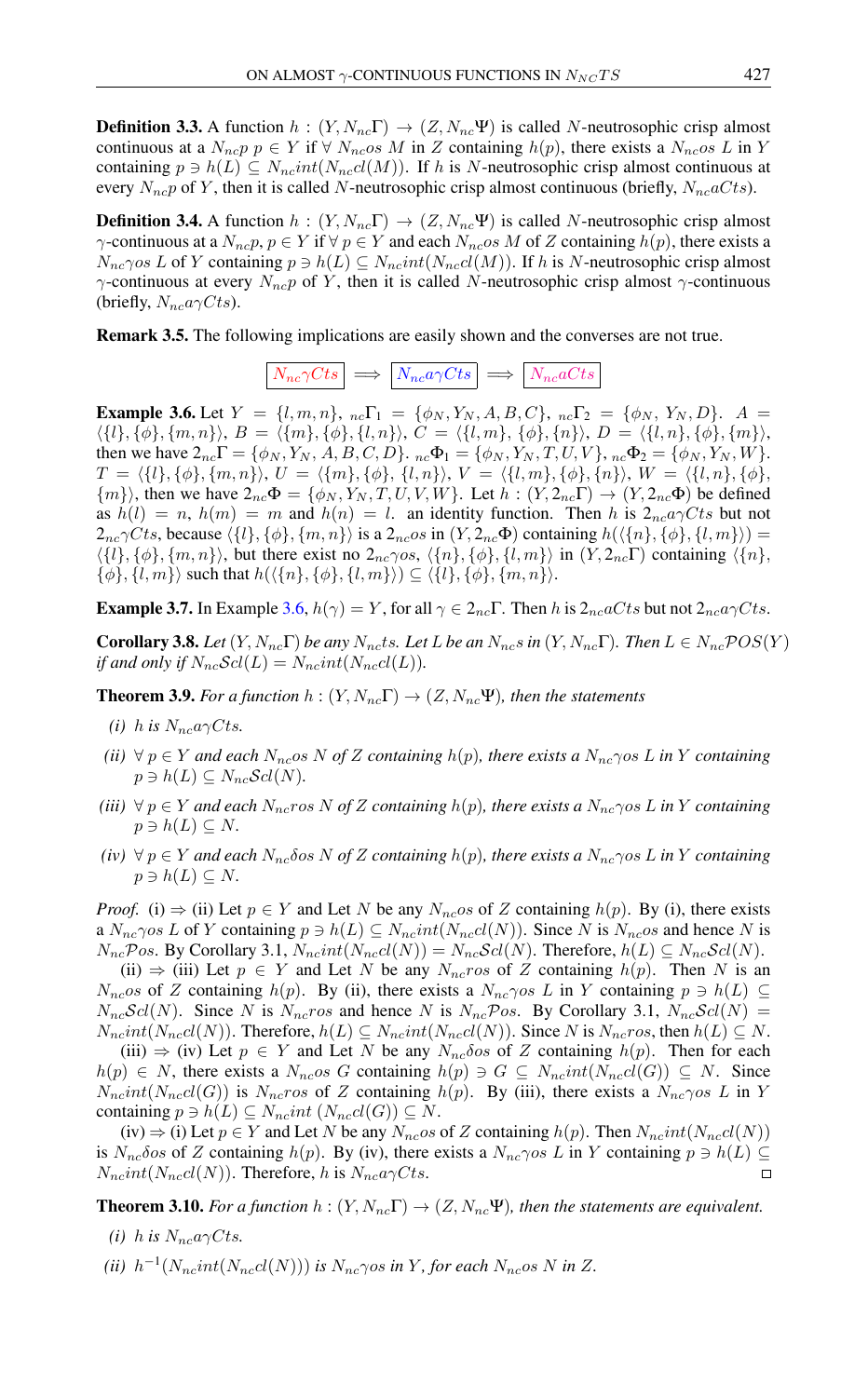- (*iii*)  $h^{-1}(N_{nc}cl(N_{nc}int(F)))$  *is*  $N_{nc}\gamma$ *cs in* Y, for each  $N_{nc}$ *cs* F *in* Z.
- (iv)  $h^{-1}(F)$  is  $N_{nc}\gamma$ cs in Y, for each  $N_{nc}$ rcs F of Z.
- (v)  $h^{-1}(N)$  *is*  $N_{nc}$  $\gamma$ *os in* Y, *for each*  $N_{nc}$ *ros* N *of* Z.

*Proof.* (i)  $\Rightarrow$  (ii) Let N be any  $N_{nc}$  os in Z. We have to show that  $h^{-1}(N_{nc}int (N_{nc}d(N)))$ is  $N_{nc}\gamma$ os in Y. Let  $p \in h^{-1}(N_{nc}int (N_{nc}c l(N)))$ . Then  $h(p) \in N_{nc}int(N_{nc}c l(N))$  and  $N_{nc}int(N_{nc}c l(N))$  is a  $N_{nc}ros$  in Z. Since h is  $N_{nc}a \gamma C$ ts. Then by Theorem [3.9,](#page-3-1) there exists a  $N_{nc}$  $\gamma$ os L of Y containing  $p \ni h(L) \subseteq N_{nc} int(N_{nc} cl(N))$ . Which implies that  $p \in L \subseteq$  $h^{-1}(N_{nc}int(N_{nc}cl(N)))$ . Therefore,  $h^{-1}(N_{nc}int(N_{nc}cl(N)))$  is  $N_{nc}\gamma os$  in Y.

(ii)  $\Rightarrow$  (iii) Let F be any  $N_{nc}$ cs of Z. Then  $Z \backslash F$  is an  $N_{nc}$ os of Z. By (ii),  $h^{-1}(N_{nc}int(N_{nc}$ cl  $(Z \setminus F))$  is  $N_{nc} \gamma$ os in Y and  $h^{-1}(N_{nc}int(N_{nc}d(Z \setminus F))) = h^{-1}(N_{nc}int(Z \setminus N_{nc}int(F)))$  $h^{-1}(Z \setminus N_{nc}cl(N_{nc}int(F))) = Y \setminus h^{-1}(N_{nc}cl(N_{nc}int(F)))$  is  $N_{nc} \gamma os$  in Y and hence  $h^{-1}(N_{nc}$  $cl(N_{nc}int(F)))$  is  $N_{nc}\gamma cs$  in Y.

(iii)  $\Rightarrow$  (iv) Let F be any  $N_{nc}$  rcs of Z. Then F is a  $N_{nc}$  of Z. By (iii),  $h^{-1}(N_{nc}$   $N_{nc}$  int  $(F))$ ) is  $N_{nc} \gamma c s$  in Y. Since F is  $N_{nc} r c s$ . Then  $h^{-1}(N_{nc} d (N_{nc} int(F))) = h^{-1}(F)$ . Therefore,  $h^{-1}(F)$  is  $N_{nc}\gamma cs$  in Y.

(iv)  $\Rightarrow$  (v) Let N be any  $N_{nc}$  ros of Z. Then  $Z \setminus N$  is  $N_{nc}$  rcs of Z and by (iv), we have  $h^{-1}(Z \setminus N) = Y \setminus h^{-1}(N)$  is  $N_{nc} \gamma c s$  in Y and hence  $h^{-1}(N)$  is  $N_{nc} \gamma o s$  in Y.

(v)  $\Rightarrow$  (i) Let *p* ∈ *Y* and let *N* be any *N<sub>nc</sub>ros* of *Z* containing *h*(*p*). Then *p* ∈ *h*<sup>-1</sup>(*N*). By (v), we have  $h^{-1}(N)$  is  $N_{nc}\gamma os$  in Y. Therefore, we obtain  $h(h^{-1}(N)) \subseteq N$ . Hence by Theorem [3.9,](#page-3-1) h is  $N_{nc}a\gamma C$ ts.  $\Box$ 

**Theorem 3.11.** *For a function*  $h : (Y, N_{nc} \Gamma) \to (Z, N_{nc} \Psi)$ *, then the statements are equivalent.* 

- *(i)* h is  $N_{nc}a\gamma C$ ts.
- *(ii)*  $h(N_{nc}\gamma c l(L)) \subseteq N_{nc}\delta c l(h(L))$ *, for each subset* L of Y.
- (*iii*)  $N_{nc} \gamma c l(h^{-1}(N)) \subseteq h^{-1}(N_{nc} \delta c l(N))$ , for each subset N of Z.
- (*iv*)  $h^{-1}(L)$  *is*  $N_{nc}\gamma$ *cs in* Y, for each  $N_{nc}\delta$ *cs* L of Z.
- (v)  $h^{-1}(N)$  *is*  $N_{nc}$  $\gamma$ *os in* Y, *for each*  $N_{nc}$  $\delta$ *os* N *of* Z.
- (vi)  $h^{-1}(N_{nc}\delta int(N)) \subseteq N_{nc}\gamma int(h^{-1}(N))$ , for each subset N of Z.
- *(vii)*  $N_{nc}\delta int(h(L)) \subseteq h(N_{nc}\gamma int(L))$ *, for each subset* L *of* Y.

*Proof.* (i)  $\Rightarrow$  (ii) Let L be a subset of Y. Since  $N_{nc}\delta c l(h(L))$  is  $N_{nc}\delta c s$  in Z. Then, we have  $L \subseteq h^{-1}(N_{nc}\delta \, cl(h(L)))$ . By (i) and Theorem [3.10,](#page-3-2)  $h^{-1}(N_{nc}\delta cl(h(L)))$  is  $N_{nc}\gamma cs$  of Y. Hence  $N_{nc}\gamma cl(L) \subseteq h^{-1}(N_{nc}\delta cl(h(L)))$ . Therefore, we obtain  $h(N_{nc}\gamma cl(L)) \subseteq N_{nc}\delta cl(h(L))$ .

(ii)  $\Rightarrow$  (iii) Let N be any subset of Z. Then  $h^{-1}(N)$  is a subset of Y. By (ii), we have  $h(N_{nc}\gamma cl(h^{-1}(N))) \subseteq N_{nc}\delta cl(h(h^{-1}(N))) = N_{nc}\delta cl(N).$ 

Hence  $N_{nc} \gamma cl(h^{-1}(N)) \subseteq h^{-1}(N_{nc} \delta cl(N)).$ 

(iii)  $\Rightarrow$  (iv) Let L be any  $N_{nc}\delta cs$  of Z. By (iii), we have  $N_{nc}\gamma cl(h^{-1}(L)) \subseteq h^{-1}(N_{nc}\delta s)$  $cl(L)) = h^{-1}(L)$  and hence  $h^{-1}(L)$  is  $N_{nc} \gamma c s$  in Y.

(iv)  $\Rightarrow$  (v) Let N be any  $N_{nc}\delta$  os of Z. Then  $Z \setminus N$  is  $N_{nc}\delta$  cs of Z and by (iv), we have  $h^{-1}(Z \setminus N) = Y \setminus h^{-1}(N)$  is  $N_{nc} \gamma c s$  in Y. Hence  $h^{-1}(N)$  is  $N_{nc} \gamma o s$  in Y.

(v)  $\Rightarrow$  (vi) For each subset N of Z. We have  $N_{nc}\delta int(N) \subseteq N$ . Then  $h^{-1}(N_{nc}\delta int(N)) \subseteq$  $h^{-1}(N)$ . By (v),  $h^{-1}(N_{nc}\delta int(N))$  is  $N_{nc}\gamma os$  in Y. Then  $h^{-1}(N_{nc}\delta int(N)) \subseteq N_{nc}\gamma int$  $(h^{-1}(N)).$ 

(vi)  $\Rightarrow$  (vii) Let L be any subset of Y. Then  $h(L)$  is a subset of Z. By (vi), we obtain that  $h^{-1}(N_{nc}\delta int(h(L))) \subseteq N_{nc}\gamma int(h^{-1}(h(L)))$ . Hence  $h^{-1}(N_{nc}\delta int(h(L))) \subseteq N_{nc}\gamma int(L)$ . Which implies that  $N_{nc}\delta int(h(L)) \subseteq h(N_{nc}\gamma int(L)).$ 

(vii)  $\Rightarrow$  (i) Let  $p \in Y$  and N be any  $N_{nc}$ ros of Z containing  $h(p)$ . Then  $p \in h^{-1}(N)$ and  $h^{-1}(N)$  is a subset of Y. By (vii), we get  $N_{nc}\delta int(h(h^{-1}(N))) \subseteq h(N_{nc}\gamma int(h^{-1}(N)))$ implies that  $N_{nc}\delta int(N) \subseteq h(N_{nc}\gamma int(h^{-1}(N)))$ . Since N is  $N_{nc}$ ros and hence N is  $N_{nc}\delta os$ , then  $N \subseteq h(N_{nc}\gamma int(h^{-1}(N)))$  this implies that  $h^{-1}(N) \subseteq N_{nc}\gamma int(h^{-1}(N))$ . Therefore,  $h^{-1}(N)$  is  $N_{nc}\gamma$ os in Y which contains p and clearly  $h(h^{-1}(N)) \subseteq N$ . Hence, by Theorem [3.9,](#page-3-1) h is  $N_{nc}a\gamma Cts$ .  $\Box$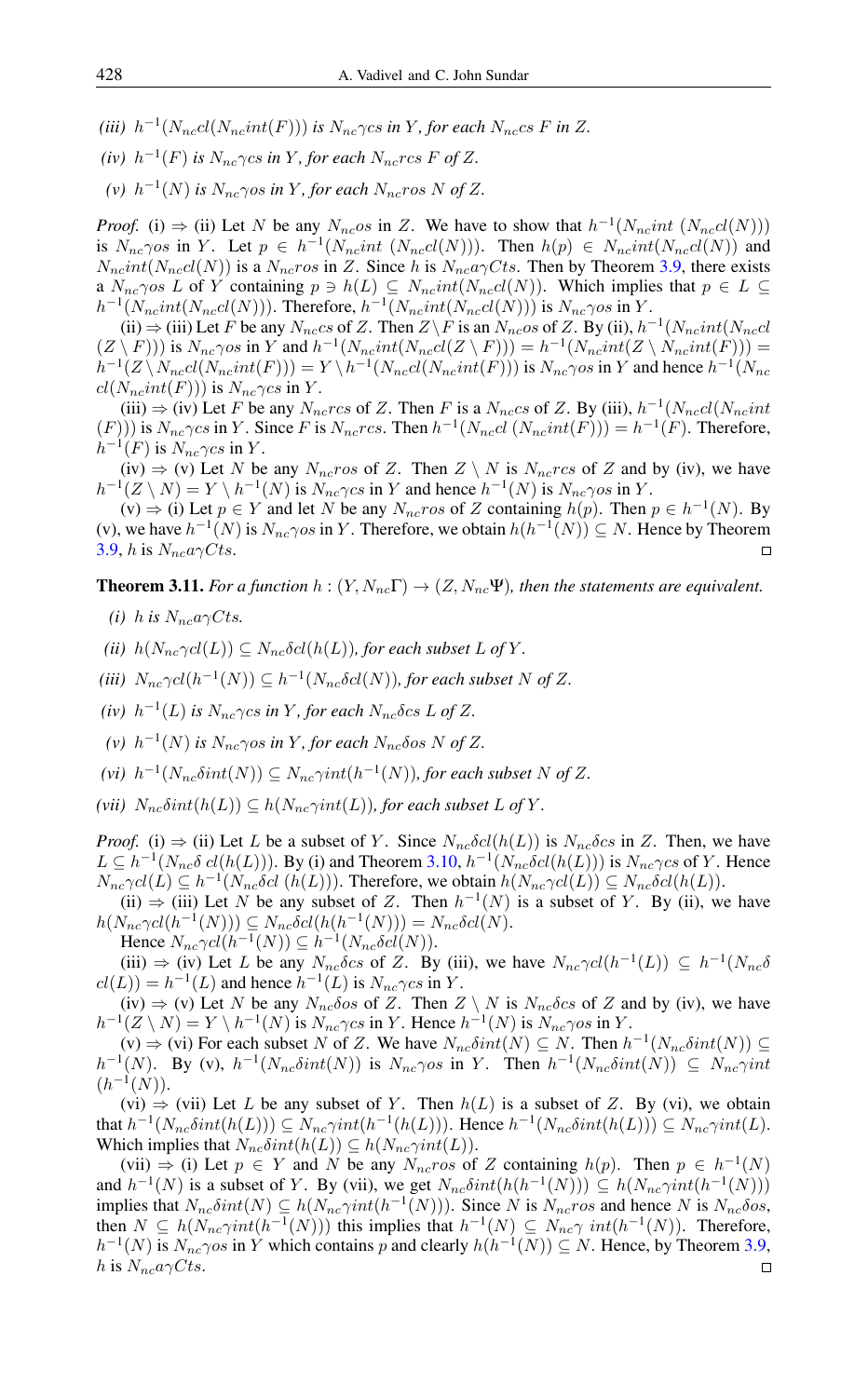<span id="page-5-0"></span>**Corollary 3.12.** Let  $(Y, N_{nc}\Gamma)$  be any  $N_{nc}$ ts. Let L be an  $N_{nc}s$  in  $(Y, N_{nc}\Gamma)$  is  $N_{nc}\beta$ os if and *only if*  $N_{nc}cl(L)$  *is*  $N_{nc}rcs$ .

<span id="page-5-1"></span>**Theorem 3.13.** *For a function*  $h : (Y, N_{nc} \Gamma) \to (Z, N_{nc} \Psi)$ *, then the properties are equivalent.* 

- *(i)* h is  $N_{nc}a\gamma C$ ts.
- (*ii*)  $N_{nc} \gamma c l(h^{-1}(N)) \subseteq h^{-1}(N_{nc} c l(N))$ , for each  $N_{nc} \gamma o s N$  of Z.
- (*iii*)  $h^{-1}(N_{nc}int(L)) \subseteq N_{nc}\gamma int(h^{-1}(L))$ , for each  $N_{nc}\gamma$ cs L of Z.
- $(iv)$   $h^{-1}(N_{nc}int(L)) \subseteq N_{nc}\gamma int(h^{-1}(L))$ , for each  $N_{nc}$ Scs L of Z.
- $(v)$   $N_{nc} \gamma cl(h^{-1}(N)) \subseteq h^{-1}(N_{nc}cl(N)),$  for each  $N_{nc}$ Sos N of Z.

*Proof.* (i)  $\Rightarrow$  (ii) Let N be any  $N_{nc}\gamma$  os of Z. It follows from Corollary [3.12,](#page-5-0) that  $N_{nc}cl(N)$  is  $N_{nc}$ rcs in Z. Since h is  $N_{nc}a\gamma C$ ts. Then by Theorem [3.10,](#page-3-2)  $h^{-1}(N_{nc}cl(N))$  is  $N_{nc}\gamma cs$  in Y. Therefore, we obtain  $N_{nc} \gamma c l(h^{-1}(N)) \subseteq h^{-1}(N_{nc} c l(N)).$ 

(ii)  $\Leftrightarrow$  (iii) Let L be any  $N_{nc}\gamma cs$  of Z. Then  $Z \setminus L$  is  $N_{nc}\gamma os$  of Z and by (ii), we have  $N_{nc}\gamma cl(h^{-1}(Z \setminus L)) \subseteq h^{-1}(N_{nc}cl(Z \setminus L)) \Leftrightarrow N_{nc}\gamma cl(Y \setminus h^{-1}(L)) \subseteq h^{-1}(Z \setminus N_{nc}int(L)) \Leftrightarrow$  $Y \setminus N_{nc}\gamma int(h^{-1}(L)) \subseteq Y \setminus h^{-1}(N_{nc}int(L))$ . Therefore,  $h^{-1}(N_{nc}int(L)) \subseteq N_{nc}\gamma int(h^{-1}(L))$ . (iii)  $\Rightarrow$  (iv) This is obvious since every  $N_{nc}$ Scs is  $N_{nc}$  $\gamma$ cs.

(iv)  $\Rightarrow$  (v) Let N be any  $N_{nc}\mathcal{S}os$  of Z. Then  $Z \setminus N$  is  $N_{nc}\mathcal{S}cs$  and by (iv), we have  $h^{-1}(N_{nc}int(Z\setminus N))\subseteq N_{nc}\gamma int(h^{-1}(Z\setminus N))\Leftrightarrow h^{-1}(Z\setminus N_{nc}cl(N))\subseteq N_{nc}\gamma int(Y\setminus h^{-1}(N))\Leftrightarrow$  $Y \setminus h^{-1}(N_{nc}cl(N)) \subseteq Y \setminus N_{nc} \gamma cl \ (h^{-1}(N))$ . Therefore,  $N_{nc} \gamma cl(h^{-1}(N)) \subseteq h^{-1}(N_{nc}cl(N))$ .

(v)  $\Rightarrow$  (i) Let L be any  $N_{nc}$ rcs of Z. Then L is  $N_{nc}$ Sos of Z. By (v), we have  $N_{nc} \gamma cl$  $(h^{-1}(L)) \subseteq h^{-1}(N_{nc} \text{ } cl(L)) = h^{-1}(L)$ . This shows that  $h^{-1}(L)$  is  $N_{nc} \gamma c s$  in Y. Therefore, by Theorem [3.10,](#page-3-2) h is  $N_{nc}a\gamma C$ ts.  $\Box$ 

<span id="page-5-2"></span>**Corollary 3.14.** *Let*  $(Y, N_{nc} \Gamma)$  *be any*  $N_{nc}$ *ts. Let L be an*  $N_{nc}$ *s in*  $(Y, N_{nc} \Gamma)$ *. Then* 

- *(i)*  $L \in N_{nc}SO(Y)$ *, then*  $N_{nc}Pcl(L) = N_{nc}cl(L)$ *.*
- *(ii)*  $L \in N_{nc}\beta O(Y)$ *, then*  $N_{nc}\alpha cl(L) = N_{nc}cl(L)$ *.*
- *(iii)*  $L \in N_{nc} \beta O(Y)$ *, then*  $N_{nc} \delta cl(L) = N_{nc} cl(L)$ *.*

**Theorem 3.15.** *For a function*  $h : (Y, N_{nc} \Gamma) \to (Z, N_{nc} \Psi)$ *, then the statements are equivalent.* 

- *(i)* h is  $N_{nc}a\gamma C$ ts.
- (*ii*)  $N_{nc} \gamma c l(h^{-1}(N)) \subseteq h^{-1}(N_{nc} c l(N))$ , for each  $N_{nc} \beta$ os N of Z.
- (*iii*)  $N_{nc} \gamma c l(h^{-1}(N)) \subseteq h^{-1}(N_{nc} \delta c l(N))$ *, for each*  $N_{nc} \beta o s N$  of Z.
- $(iv)$   $N_{nc} \gamma cl(h^{-1}(N)) \subseteq h^{-1}(N_{nc} \gamma cl(N)),$  for each  $N_{nc}$ Sos N of Z.
- $(v)$   $N_{nc} \gamma cl(h^{-1}(N)) \subseteq h^{-1}(N_{nc} \mathcal{P}cl(N))$ , for each  $N_{nc} \mathcal{S}osN$  of Z.
- *Proof.* (i)  $\Rightarrow$  (ii) Follows from Theorem [3.13](#page-5-1) and Corollary [3.14](#page-5-2) (ii). (ii)  $\Rightarrow$  (iii) This is obvious, since  $N_{nc}\alpha c l(N) \subseteq N_{nc}\delta c l(N)$  in general. (iii)  $\Rightarrow$  (iv) and (iv)  $\Rightarrow$  (v) Follows from Corollary [3.14.](#page-5-2)  $(v) \Rightarrow$  (i) Follows from Theorem [3.13](#page-5-1) and Corollary [3.14](#page-5-2) (i).

**Corollary 3.16.** *For a function*  $h : (Y, N_{nc} \Gamma) \to (Z, N_{nc} \Psi)$ *, then the statements are equivalent.* 

- *(i)* h is  $N_{nc}a\gamma C$ ts.
- (*ii*)  $h^{-1}(N_{nc}int(N)) \subseteq N_{nc}\gamma int(h^{-1}(N))$ , for each  $N_{nc}\beta$ cs N of Z.
- (*iii*)  $h^{-1}(N_{nc}\delta int(N)) \subseteq N_{nc}\gamma int(h^{-1}(N))$ , for each  $N_{nc}\beta$ cs N of Z.
- $(iv)$   $h^{-1}(N_{nc}\gamma int(N)) \subseteq N_{nc}\gamma int(h^{-1}(N))$ *, for each*  $N_{nc}$ *Scs* N of Z.
- $(v)$   $h^{-1}(N_{nc}\mathcal{P}int(N)) \subseteq N_{nc}\gamma int(h^{-1}(N))$ , for each  $N_{nc}\mathcal{S}csN$  of Z.

<span id="page-5-3"></span>**Theorem 3.17.** *A function*  $h : (Y, N_{nc} \Gamma) \to (Z, N_{nc} \Psi)$  *is*  $N_{nc} a \gamma C$ *ts if and only if*  $h^{-1}(N) \subseteq$  $N_{nc}\gamma int(h^{-1}(N_{nc}int (N_{nc}cl(N))))$  for each  $N_{nc}$ Pos N of Z.

 $\Box$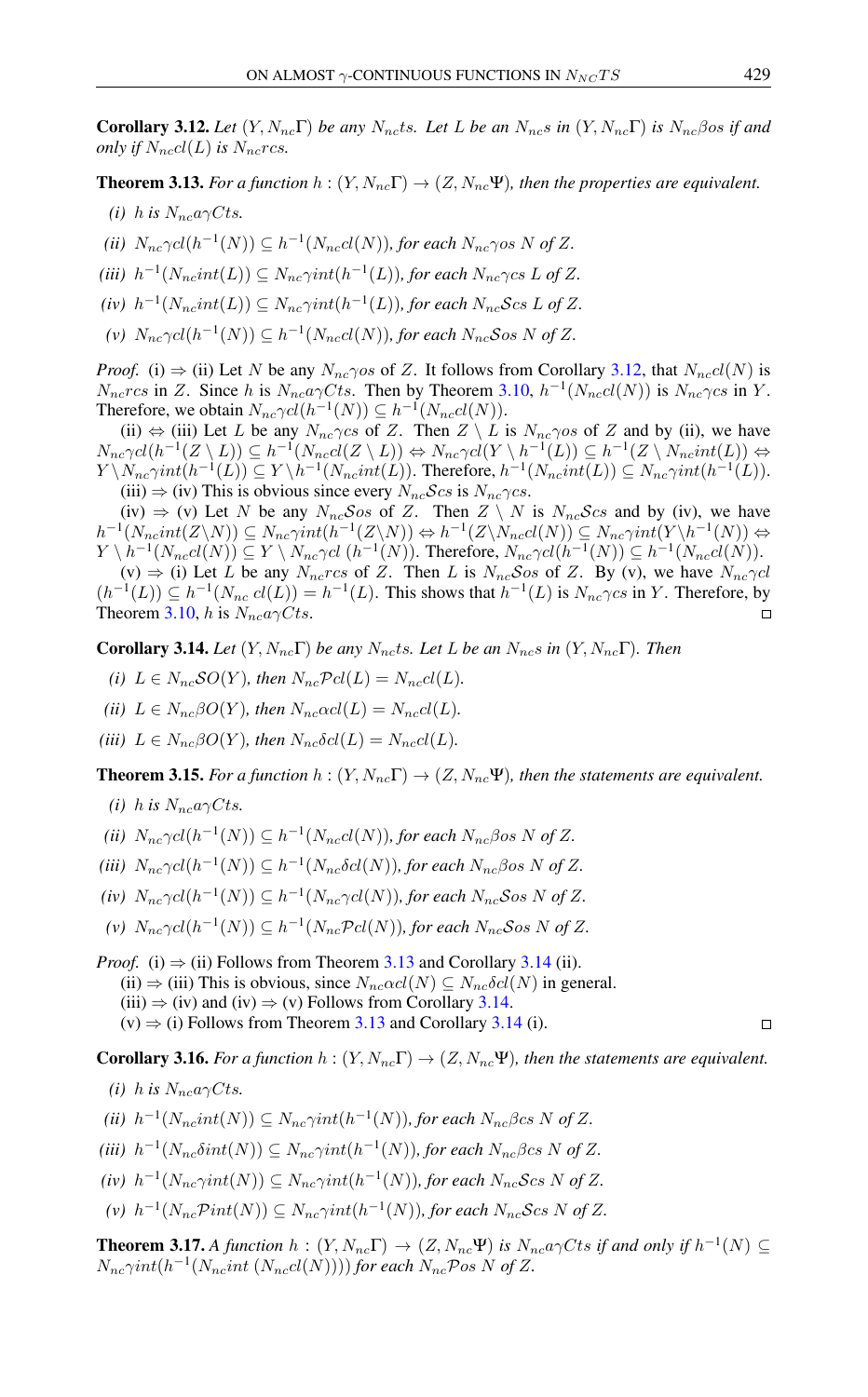*Proof.* Necessity. Let N be any  $N_{nc}$ Pos of Z. Then  $N \subseteq N_{nc} int(N_{nc} cl(N))$  and  $N_{nc} int(N_{nc} cl(N))$  $cl(N)$ ) is  $N_{nc}$ ros in Z. Since h is  $N_{nc}a\gamma C$ ts, by Theorem [3.10,](#page-3-2)  $h^{-1}(N_{nc}int(N_{nc}cl(N)))$  is  $N_{nc} \gamma$ os in Y and hence we obtain that  $h^{-1}(N) \subseteq h^{-1}(N_{nc}int(N_{nc}d(N))) = N_{nc} \gamma int(h^{-1}$  $(N_{nc}int(N_{nc}c l(N))).$ 

Sufficiency. Let N be any  $N_{nc}$  ros of Z. Then N is  $N_{nc}$  Pos of Z. By hypothesis, we have  $h^{-1}(N) \subseteq N_{nc}\gamma int(h^{-1}(N_{nc}int(N_{nc}d(N)))) = N_{nc}\gamma int(h^{-1}(N))$ . Therefore,  $h^{-1}(N)$  is  $N_{nc}\gamma$ os in Y and hence by Theorem [3.10,](#page-3-2) h is  $N_{nc}a\gamma C$ ts.

<span id="page-6-0"></span>**Corollary 3.18.** *A function*  $h: (Y, N_{nc} \Gamma) \to (Z, N_{nc} \Psi)$  *is*  $N_{nc} a \gamma C$ *ts if and only if*  $h^{-1}(N) \subseteq$  $N_{nc}\gamma int(h^{-1}(N_{nc}S\;cl(N)))$  for each  $N_{nc}\mathcal{P}$ os N of Z.

**Corollary 3.19.** *A function*  $h: (Y, N_{nc} \Gamma) \to (Z, N_{nc} \Psi)$  *is*  $N_{nc} \gamma C$ *ts if and only if*  $N_{nc} \gamma c l (h^{-1} \Psi)$  $(N_{nc}cl(N_{nc}int(L)))) \subseteq h^{-1}(L)$  *for each*  $N_{nc}$ *Pcs L of Z*.

**Corollary 3.20.** *A function*  $h: (Y, N_{nc} \Gamma) \to (Z, N_{nc} \Psi)$  *is*  $N_{nc} \gamma C$ *ts if and only if*  $N_{nc} \gamma c l (h^{-1} \Psi)$  $(N_{nc}Sint(L))) \subseteq h^{-1}(L)$  for each  $N_{nc}Pcs L$  of Z.

**Theorem 3.21.** *For a function*  $h : (Y, N_{nc} \Gamma) \to (Z, N_{nc} \Psi)$ *, then the statements are equivalent.* 

- *(i)* h is  $N_{nc}a\gamma C$ ts.
- (*ii*) For each neighborhood N of  $h(p)$ ,  $p \in N_{nc} \gamma int(h^{-1}(N_{nc} \mathcal{S}cl(N))).$
- (iii) For each neighborhood N of  $h(p)$ ,  $p \in N_{nc} \gamma int(h^{-1}(N_{nc} int(N_{nc} cl(N))))$ .

*Proof.* Follows from Theorem [3.17](#page-5-3) and Corollary [3.18.](#page-6-0)

**Theorem 3.22.** Let  $h : (Y, N_{nc} \Gamma) \rightarrow (Z, N_{nc} \Psi)$  is an  $N_{nc} a \gamma C$ ts function and Let N be any *open subset of Z.* If  $p \in N_{nc} \gamma cl \ (h^{-1}(N)) \setminus h^{-1}(N)$ , then  $h(p) \in N_{nc} \gamma cl(N)$ .

*Proof.* Let  $p \in Y$  be such that  $p \in N_{nc} \gamma cl(h^{-1}(N)) \setminus h^{-1}(N)$  and suppose  $h(p) \notin N_{nc} \gamma cl(N)$ . Then there exists a  $N_{nc}\gamma os H \subseteq h(p) \ni H \cap N = \emptyset$ . Then  $N_{nc}cl(H) \cap N = \emptyset$  implies  $N_{nc}int(N_{nc}c l(H)) \cap N = \emptyset$  and  $N_{nc}int(N_{nc}c l(H))$  is  $N_{nc}ros$ . Since h is  $N_{nc}a \gamma Cts$ , by The-orem [3.9,](#page-3-1) there exists a  $N_{nc}\gamma$  as L in Y containing  $p \ni h(L) \subseteq N_{nc}int(N_{nc}c(lH))$ . Therefore,  $h(L) \cap N = \emptyset$ . However, since  $p \in N_{nc} \gamma cl(h^{-1}(N))$ ,  $L \cap h^{-1}(N) \neq \emptyset$  for every  $N_{nc}$ γos L in Y containing p, so that  $h(L) \cap N \neq \emptyset$ . We have a contradiction. It follows that  $h(p) \in N_{nc} \gamma cl(N)$ .

**Theorem 3.23.** *If*  $h : (Y_1, N_{nc} \Gamma) \to (Y_2, N_{nc} \Psi)$  *is*  $N_{nc} a \gamma C$ *ts and*  $h' : (Y_2, N_{nc} \Psi) \to (Y_3, N_{nc} \Psi)$  $\Phi)$  *is*  $N_{nc}C$ *ts and open. Then the composition function*  $h' \circ h$  :  $(Y_1, N_{nc} \Gamma) \to (Y_3, N_{nc} \Phi)$  *is*  $N_{nc}a\gamma C$ ts.

*Proof.* Let  $p \in Y_1$  and N be a  $N_{nc}$  os of  $Y_3$  containing  $h'(h(p))$ . Since h' is  $N_{nc}Cts$ ,  $h'^{-1}(N)$ is a  $N_{nc}$ os of Y<sub>2</sub> containing  $h(p)$ . Since h is  $N_{nc}a\gamma Cts$ , ∃ a  $N_{nc}\gamma os L$  of Y<sub>1</sub> containing  $p \ni$  $h(L) \subseteq N_{nc} int(N_{nc} cl(h^{-1}(N)))$ . Also, since h' is  $N_{nc} Cts$ , then we obtain  $(h' \circ h)(L) \subseteq$  $h'(N_{nc}int(h'^{-1}(N_{nc}cl(N))))$ . Since h' is open, we obtain  $(h' \circ h)(L) \subseteq N_{nc}int(N_{nc}cl(N))$ . Therefore,  $h' \circ h$  is  $N_{nc}a\gamma Cts$ .  $\Box$ 

**Definition 3.24.** Let  $(Y, N_{nc}\Gamma)$  be any  $N_{nc}ts$ , then Y is said to be N-neutrosophic crisp semiregular (briefly,  $N_{nc}S_r$ ) function if for any  $N_{nc}os L$  of Y and each  $N_{nc}p$ ,  $p \in L$ , there exists a  $N_{nc}$ ros N of Y  $\supset p \in N \subseteq L$ .

**Theorem 3.25.** If  $h : (Y, N_{nc} \Gamma) \to (Z, N_{nc} \Psi)$  *is a*  $N_{nc} \alpha \gamma C$ *ts function and* Z *is*  $N_{nc} \mathcal{S}r$ . Then h *is*  $N_{nc} \gamma C$ *ts.* 

*Proof.* Let  $p \in Y$  and Let M be any  $N_{nc}$  os of Z containing  $h(p)$ . By  $N_{nc}$  Sr function of Z, there exists a  $N_{nc}$ ros G of  $Z \ni h(p) \in G \subseteq M$ . Since h is  $N_{nc}$ q $\gamma C$ ts. By Theorem [3.9,](#page-3-1) there exists a  $N_{nc}\gamma$ os L of Y containing  $p \ni h(L) \subseteq G \subseteq M$ . Therefore, h is  $N_{nc}\gamma Cts$ .  $\Box$ 

$$
\Box
$$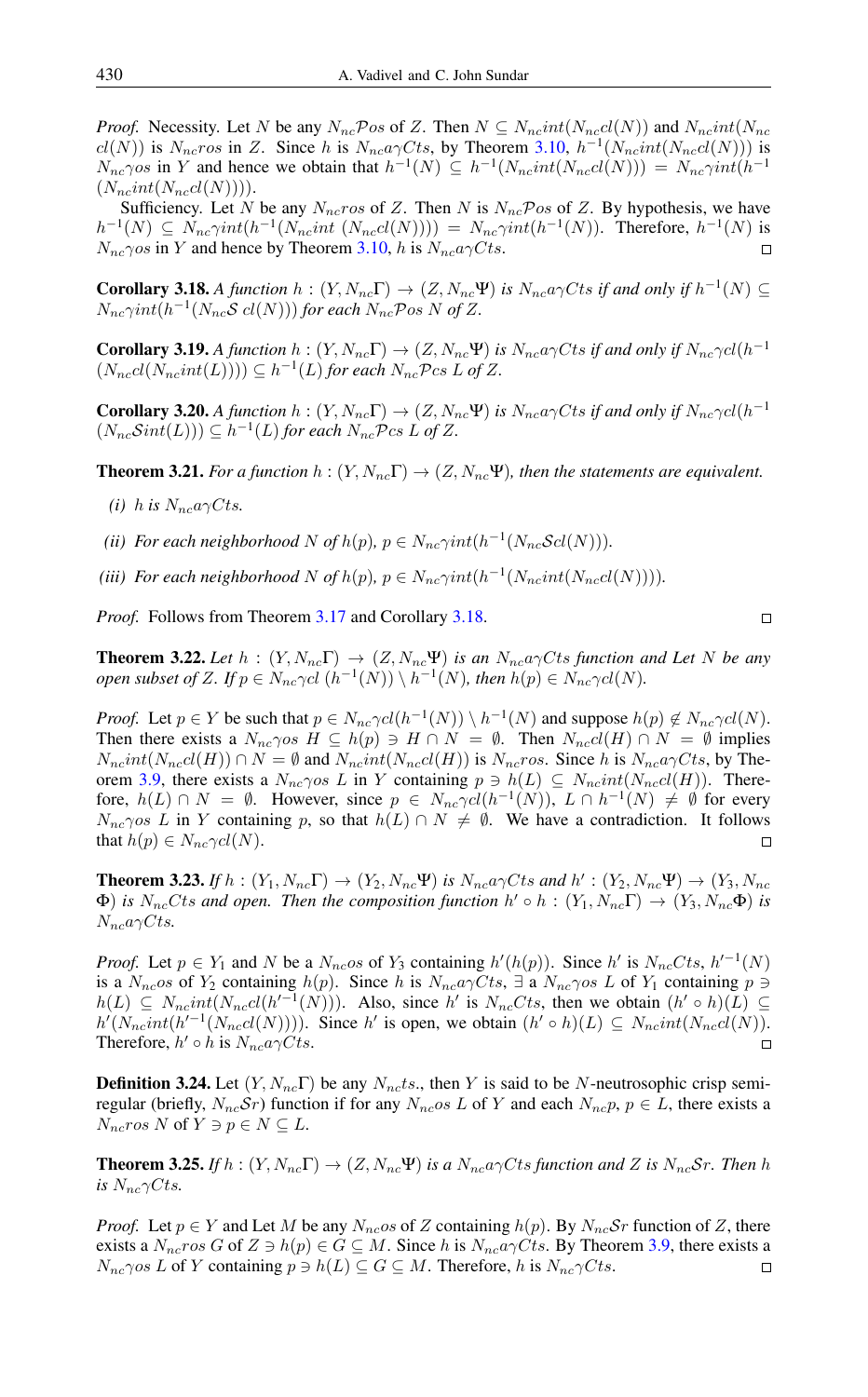## 4 Conclusion

We have introduced N-neutrosophic crisp almost  $\gamma$ -continuous functions in a N-neutrosophic crisp  $\gamma$ -open sets via topological spaces. Also, we have established some properties and results of almost  $\gamma$ -continuous function in N-neutrosophic crisp topological spaces. Finally, we study some relation between almost  $\gamma$ -continuous function and  $\gamma$ -continuous function in Nneutrosophic crisp topological spaces as well as their near open sets such as semi-open set, pre-open set and  $\beta$ -open set.

By using N-neutrosophic crisp  $\gamma$ -open set, the notions can be extend to N-neutrosophic crisp almost contra  $\gamma$ -continuous functions, N-neutrosophic crisp  $\gamma$  open mappings, N-neutrosophic crisp  $\gamma$  closed mappings, N-neutro-sophic crisp  $\gamma$  homomorphisms and N-neutrosophic crisp  $\gamma$  irresolute functions in N-neutrosophic crisp topological spaces in future. Additionally, the notions can be tried in programming languages like C++, MATLAB, Python, etc. to simplify the results in topology.

## <span id="page-7-0"></span>References

- <span id="page-7-5"></span>[1] R. K. Al-Hamido, T. Gharibah , S. Jafari and F. Smarandache, *On neutrosophic crisp topology via* N*topology*, Neutrosophic Sets and Systems 23 (2018), 96-109.
- <span id="page-7-4"></span>[2] W. F. Al-Omeri, *Neutrosophic crisp sets via neutrosophic crisp topological spaces*, Neutrosophic Sets and Systems 13 (2016), 96-104.
- <span id="page-7-12"></span>[3] W. F. Al-Omeri and S. Jafari, *Neutrosophic pre-continuous multifunctions and almost pre-continuous multifunctions*, Neutrosophic Sets and Systems, 27 (2019), 53-69.
- <span id="page-7-6"></span>[4] D. Andrijevic, *On* b*-open sets*, Matematiqki Vesnik 48 (1996), 59-64.
- <span id="page-7-9"></span>[5] C.K. Basu, B.M.U. Afsan, and M.K. Ghosh, *A class of functions and separation axioms with respect to an operation*, Hacettepe Journal of Mathematics and Statistics 38 (2) (2009), 103-118.
- <span id="page-7-8"></span>[6] W. K. Min, γ*-sets and* γ*-continuous functions*, Int. J. Math. Math. Sci. 31 (3) (2002), 177-181.
- <span id="page-7-7"></span>[7] H. Ogata, *Operation on topological spaces and associated topology*, Math. Japonica 36 (1) (1991), 175- 184.
- <span id="page-7-3"></span>[8] A. A. Salama, F. Smarandache and V. Kroumov, *Neutrosophic crisp sets and neutrosophic crisp topological spaces*, Neutrosophic Sets and Systems 2 (2014), 25-30.
- <span id="page-7-16"></span>[9] A. A. Salama and F. Smarandache, *Neutrosophic crisp set theory*, Educational Publisher, Columbus, Ohio, USA, 2015.
- <span id="page-7-11"></span>[10] M. K. Singal and A. R. Singal, *Almost-continuous mappings*, Yokohama Math. J. 16 (1968), 63–73.
- <span id="page-7-1"></span>[11] F. Smarandache, *A unifying field in logics: neutrosophic logic. neutrosophy, neutrosophic set, neutrosophic probability*, American Research Press, Rehoboth, NM, 1999.
- <span id="page-7-2"></span>[12] F. Smarandache, *Neutrosophy and neutrosophic logic*, First International Conference on Neutrosophy, Neutrosophic Logic, Set, Probability, and Statistics, University of New Mexico, Gallup, NM 87301, USA, 2002.
- <span id="page-7-13"></span>[13] V. Sudha, A. Vadivel and S. Tamilselvan, *Almost Strongly N<sub>nc</sub>θe-continuous Functions*, Journal of Physics: Conference Series, 1724 (2021), 012013. doi:10.1088/1742-6596/1724/1/012013
- <span id="page-7-18"></span>[14] M. L. Thivagar, S. Jafari, V. Antonysamy and V.Sutha Devi, *The ingenuity of neutrosophic topology via* N*-topology*, Neutrosophic Sets and Systems, 19 (2018), 91-100.
- <span id="page-7-10"></span>[15] A. Vadivel and C. John Sundar, γ*-open sets in* Nnc*-topological spaces*, Advances in Mathematics: Scientific Journal 9 (4) (2020), 2197-2202.
- <span id="page-7-20"></span>[16] A. Vadivel and C. John Sundar, γ*-continuous function in* Nnc*-topological spaces* (Communicated).
- <span id="page-7-17"></span>[17] A. Vadivel and C. John Sundar, Nncβ*-open sets*, Advances in Mathematics: Scientific Journal 9 (4) (2020), 2203-2207.
- <span id="page-7-19"></span>[18] A. Vadivel and C. John Sundar, N<sub>nc</sub>δ-open sets (Communicated).
- <span id="page-7-14"></span>[19] A. Vadivel, V. Sudha and S. Tamilselvan, *Characterizations of Almost Strongly* N<sub>nc</sub> $\theta$ e-continuous Func*tions*, Journal of Physics: Conference Series, 1724 (2021), 012012.
- <span id="page-7-15"></span>[20] A. Vadivel and P. Thangaraja, e-continuous and Somewhat e-continuity in  $N_{nc}$ -Topological Spaces, Journal of Physics: Conference Series 1724 (2021), 012008.